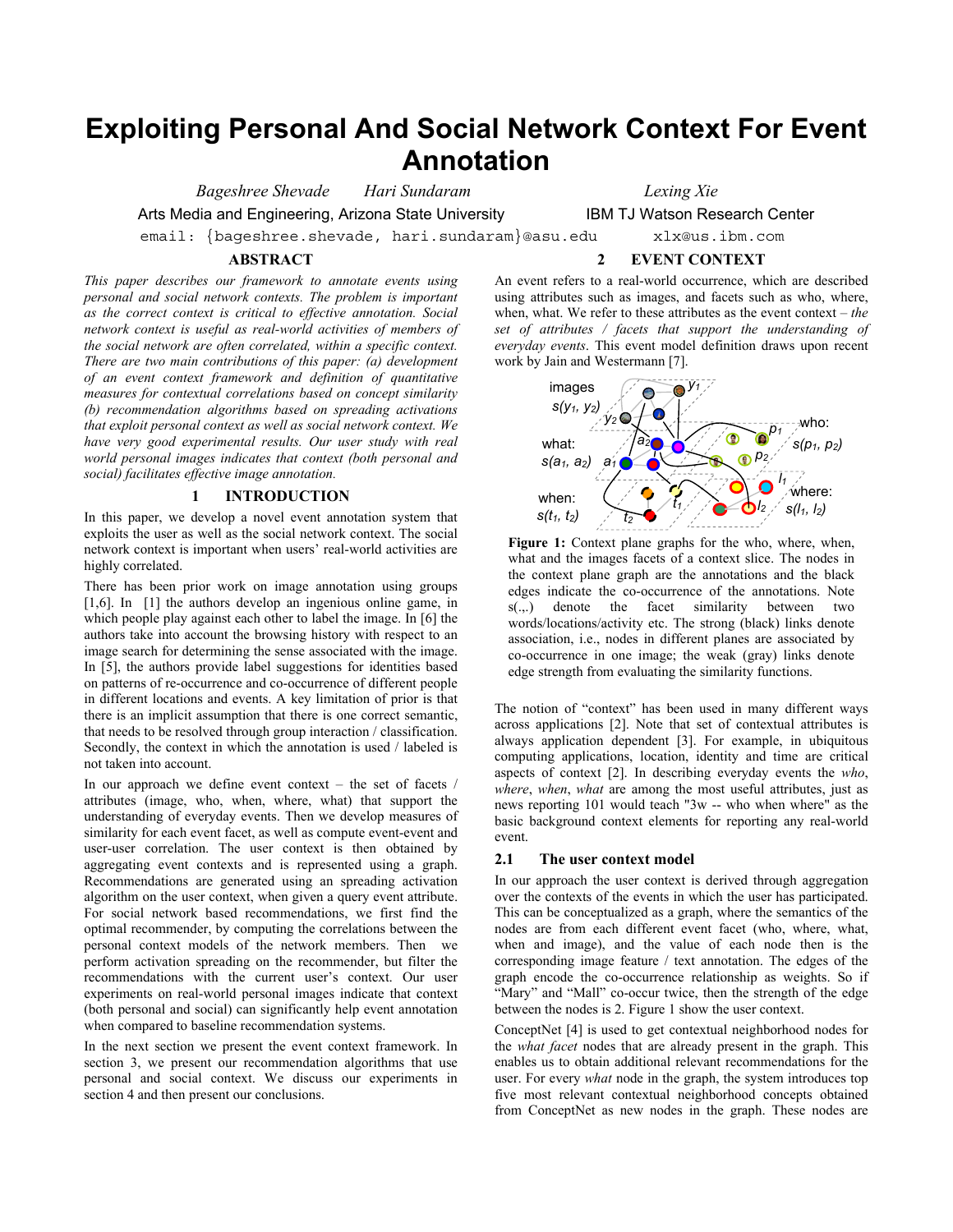connected to the existing nodes with an edge strength of 1. These nodes now become a part of the context model.

## **2.2 Similarity**

We now discuss the similarity measures for the different event facets. We first present the ConcepNet based event similarity measure, and then similarity measures over the other facets.

## *2.2.1 The ConceptNet based semantic distance*

In this section, we shall determine a procedure to compute semantic distance between any two concepts using ConceptNet – a popular commonsense reasoning toolkit [4].

ConceptNet is a large repository of commonsense concepts and its relations. It encompasses useful everyday knowledge possessed by people. The repository represents twenty semantic relations between concepts like *"effect-of"*, *"capable-of"*, *"made-of"* etc. The ConceptNet toolkit allows three basic operations on a concept – (a) finding contextual neighborhoods that determine the context around a concept or around the intersection of several concepts, for example – the context of the concept *"book"* is given by concepts like *"knowledge"*, *"library"*, *"story"*, *"page"* etc. (b) finding analogous concepts, that returns semantically similar concepts for a source concept, for example – that analogous concepts for the concept *"people"* are *"human"*, *"person"*, *"man"* etc. and (c) finding paths in the semantic network graph between two concepts, for example – path between the concepts *"apple"* and *"tree"* is given as *apple [isA] fruit*, *fruit [oftenNear] tree*.

*Context of Concepts:* Given two concepts *e* and *f*, the system determines all the concepts in the contextual neighborhood of *e*, as well as all the concepts in the contextual neighborhood of *f*. Let us assume that the toolkit returns the sets  $C_e$  and  $C_f$  containing the contextual neighborhood concepts of *e* and *f* respectively. The context-based semantic similarity  $s_c(e,f)$  between concepts *e* and *f* is now defined as follows:

$$
S_c(e,f) = \frac{|C_e \cap C_f|}{|C_e \cup C_f|},
$$
  $\langle 1 \rangle$ 

where  $|C_e \cap C_f|$  is the cardinality of the set consisting of common concepts in  $C_e$  and  $C_f$  and  $|C_e \cup C_f|$  is the cardinality of the set consisting of union of  $C_e$  and  $C_f$ .

*Analogous Concepts:* Given concepts *e* and *f* the system determines all the analogous concepts of concept *e* as well as concept *f*. Let us assume that the returned sets  $A_e$  and  $A_f$  contain the analogous concepts for *e* and *f* respectively. The semantic similarity  $s_a(e,f)$  between concepts *e* and *f* based on analogous concepts is then defined as follows:

$$
s_a(e,f) = \frac{|A_e \cap A_f|}{|A_e \cup A_f|},
$$
<sup>(2)</sup>

where  $|A_e \cap A_f|$  is the cardinality of the set consisting of common concepts in  $A_e$  and  $A_f$  and  $|A_e \cup A_f|$  is the cardinality of the set consisting of union of *Ae* and *Af*.

*Number of paths between two concepts:* Given concepts *e* and *f*, the system determines the path between them. The system extracts the total number of paths between the two concepts as well as the number of hops in each path. The path-based semantic similarity  $s_p(e,f)$  between concepts *e* and *f* is then given as follows:

$$
s_p(e,f) = \frac{1}{N} \sum_{i=1}^{N} \frac{1}{h_i},
$$

where N is the total number of paths between concepts *e* and *f* in the semantic network graph of ConceptNet and  $h_i$  is the number of hops in path *i*.

The final semantic similarity between concepts *e* and *f* is then computed as the weighted sum of the above measures. We have defined equal weight for each of the above measures. The final ConceptNet similarity CS is given as follows:

$$
CS(e,f) = w_c s_c(e,f) + w_a s_a(e,f) + w_p s_p(e,f), \qquad \qquad \Longleftrightarrow
$$

where  $w_c = w_a = w_p$  and  $w_c + w_a + w_p = 1$ .

*2.2.2 Similarity between two sets of concepts* 

An event usually contain a number of concepts in a facet, therefore we define the set similarity between two sets of concepts A and B, where A:  $\{a_1, a_2, ...\}$  and B:  $\{b_1, b_2, ...\}$ , given a similarity measure  $m(a,b)$  on any two set elements *a* and *b* in the following manner.

$$
S_H(A, B \mid m) = \frac{1}{|A|} \sum_{k=1}^{|A|} \max_i \{ m(a_k, b_i) \},
$$
  $\langle 5 \rangle$ 

This is the average of the maximum similarity of the concepts in set A with respect to the concepts in set B, where  $|A|$  is the cardinality of set A. The equation indicates that the similarity of set A with respect to set B is computed by first finding the most similar element in set B, for *each* element in set A, and then averaging the similarity scores with the cardinality of set A.  $S_H$  is a variant of the familiar Hausdorff point set distance measure adapted for measuring similarity. We average the similarity instead taking the min as in the original Haussdorff distance metric, since averaging is less sensitive to outliers. Note that the similarity measure is asymmetric with respect to the sets  $S_H(A, B|m) \neq S_H(B, A|m)$ .

# *2.2.3 Similarity across image attributes*

We now briefly summarize the similarity measures used for each attribute of an event. This is useful in determining if one event is similar to another, as well as user to user similarity. Let us assume that we have two events  $e_1$  and  $e_2$ . Note that measures are asymmetric and *conditioned on event e2.* 

**what**: The similarity in the *what* facet is given as:

$$
s(A_1, A_2) = S_H(A_1, A_2 | CS), \tag{6}
$$

Where  $A_1$  and  $A_2$  refer to the sets of concepts for the "what" facets of events  $e_1$  and  $e_2$  respectively.

**who**: The similarity  $s(P_1, P_2)$  for the *who* facet is defined as:

$$
s(P_1, P_2) = \frac{|P_1 \cap P_2|}{|P_2|},
$$
  $\langle 7 \rangle$ 

where  $p_1$  and  $p_2$  are the set of annotations in the who facet of events  $e_1$  and  $e_2$ .

**where**: The similarity  $s(l_1, l_2)$  for he *where* is given as:

$$
s(L_1, L_2) = \frac{1}{2} \left( \frac{|L_1 \cap L_2|}{|L_2|} + S_H(L_1, L_2 | CS) \right),
$$
  $\langle 8 \rangle$ 

Where  $L_1$  and  $L_2$  refer to the sets of concepts for the "location" facets of events  $e_1$  and  $e_2$  respectively This equation states that the total similarity between  $L_1$  and  $L_2$  is the average of the exact location intersection with the modified Haussdorff similarity.

**when**: The similarity  $s(t_1, t_2)$  for the *when* facet is given as: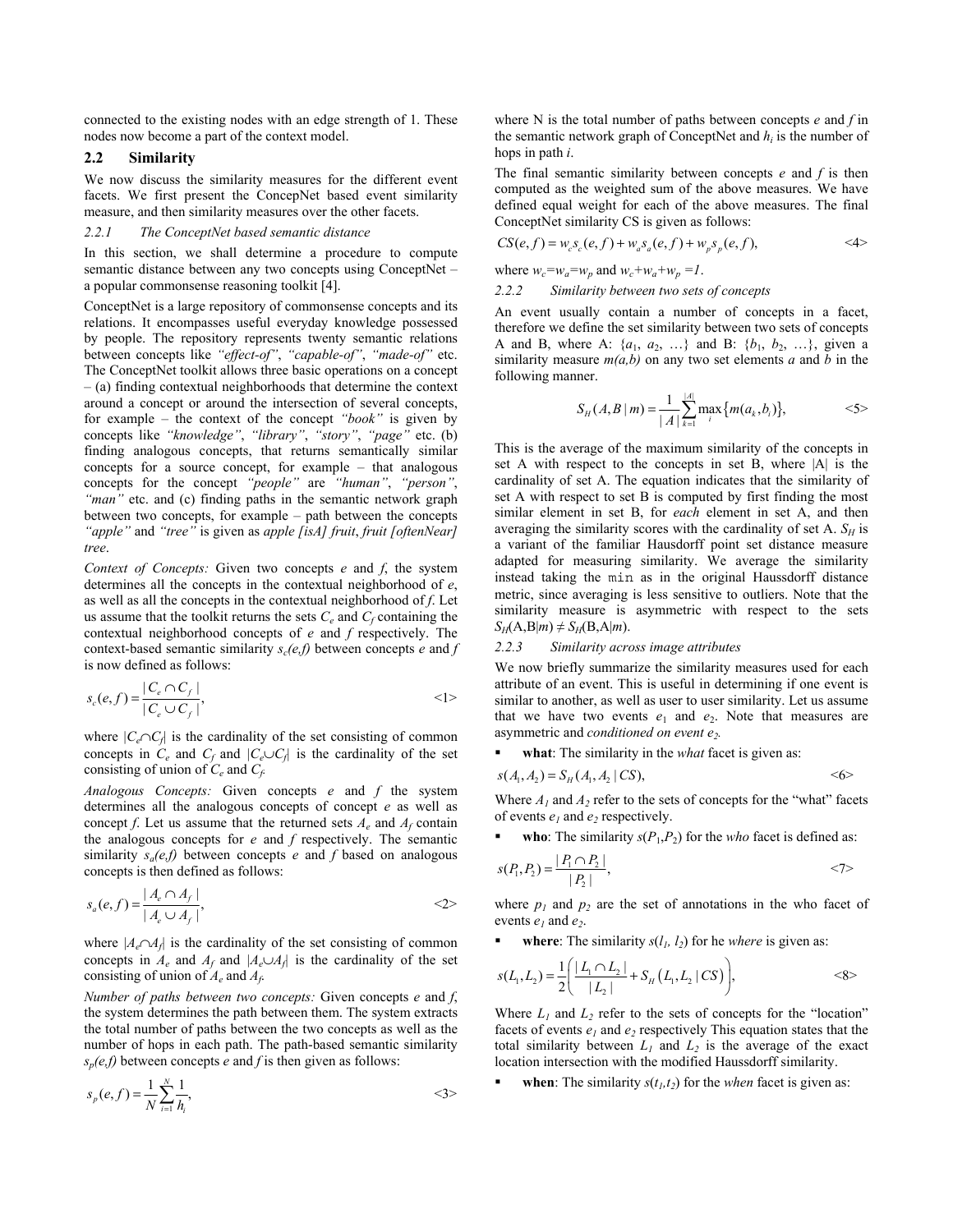$$
s(t_1, t_2) = 1 - |t_1 - t_2| / T_{\text{max}},
$$
  $\langle 9 \rangle$ 

where  $t_1$  and  $t_2$  are the event times, and  $T_{max}$  is a normalizing constant.

 **image:** In our work, the feature vector for images comprises of color, texture and edge histograms. The color histogram comprises of 166 bins in the HSV space. The edge histogram consists of 71 bins and the texture histogram consists of 3 bins. We then concatenate these three histograms with an equal weight to get the final composite feature vector. We then use the Euclidean distance between the feature histograms as the low-level distance between two images.

The agreement measure (ES) between two events then is the weighted sum of the similarity measures across each event attribute. The similarity measure  $\delta(U_1, U_2)$  between two users U<sub>1</sub> and  $U_2$  is just the Hausdorff similarity with the ES similarity measure ES:

$$
\delta(U_1, U_2) = S_H(E_1, E_2 | ES).
$$
  $\langle 10 \rangle$ 

In this section we discussed how to measure similarity between any two events, overall similarity between any two users. We next discuss how these measures can be used for generating annotation recommendations.

## **3 GENERATING RECOMMENDATIONS**

In this section we present our algorithms to generate recommendations. We restrict our focus to image attributes as the query attribute, but this is easily generalized to an arbitrary event facet. We investigate two types of recommendations – based on a single user context, and based on a social network.

#### **3.1 Single User Context**

For each user the recommendations are derived from her user context through activation spreading. The seed in our application is the image facet corresponding to the event to be annotated.

We first determine the *k* closest images in the image facet to the seed based on image similarity; we then independently activate (i.e. propagate the weights) the nodes connected via edges to each of these *k* nearest neighbor image nodes. This is done recursively, until the propagated weight falls below a certain threshold. At this time, all the activated nodes are analyzed, and only those nodes whose aggregate weight is above a threshold are retained for recommendations. At this point, we have recommendations for each event facet using the user context.

#### **3.2 Social Network based recommendations**

Why should social networks be useful in image annotation? We conjecture that if users tend to agree with each other, and share the same activity context (i.e. they behave similarly under similar circumstances), then they are likely to use similar annotations to describe similar events. Hence, contextual correlation is useful is determining the recommender(s) for a given user as she annotates her media.

The *optimal recommender is the one member of the network with whom the current user has the highest contextual correlation*. This is easily obtained using eq. <10>. The final recommendation is then filtered with the current users activity context.

Let us assume that the user is trying to annotate an image *a* from an event with the *who*, *where*, *when* and the *what* fields. Let us also assume that the database consists of initial context model for each user in the social network. We first determine the optimal recommender. We proceed as follows:

- 1. Query the optimal recommender's user context with the image to be annotated.
- 2. Perform activation spreading using the image to be annotated as a query, and determine recommendations per facet as in section 3.1. Let us denote this as  $R_0$ .
- 3. Filter R<sub>o</sub> using the current users context as follows.
- 4. Use the *who* facet in  $R_0$ , as the seed to the activation spreading. Then perform activation spreading as in section 3.1. Let us denote this set as  $R_f$ .
- 5. Examine the *what* facet in Rf, and compute the ConceptNet similarity with the *what* facets in R<sub>o</sub>. All the recommendations that exceed a threshold δ are presented to the user.

We believe that activity correlation is better estimated using *who*  facet, as people will name each other consistently. Secondly, if the *who* facet recommendations in  $R_0$  are not present in the current user's context model,  $R_f$  is an empty set. This is intuitive as we conjecture that people who share activity contexts will also *both* know other people who participate in such contexts.

## **3.3 Updating User Context**

After the user has annotated an image with the *who*, *where*, *when* and *what* fields, the system updates the context model for the current user including adding any new nodes. The system then updates the contextual correlation measures between the current user and the rest of the users in the network and vice versa. Thus, as the users annotate more number of images, the recommendations will more accurately reflect the group dynamics.

# **4 EXPERIMENTS**

We conducted experiments to evaluate the quality of recommendations provided by measuring the utility and performance of three different recommendation methods. The three methods include our single user and social network context based recommendation algorithms, and a baseline frequency based recommendation (used in web browsers) algorithm.

- 1. *Frequency based personal recommendations:* These recommendations were based on the frequency of words used by the user while annotating her images.
- 2. *Single User Context Model based recommendations:* These recommendations were obtained by activating the currently logged in user's own context model.
- 3. *Social Network based Recommendations:* The recommendations in this list are determined using the contextual correlation among members of the network.

After determining these three different types of recommendations, the system computes the union of the three recommendation lists and presents one combined list, L, for each of the who, where, when and what fields, as the final recommendation list to the user. Each method contributes the same number of words to the combined list to avoid bias. We combine the different recommendation lists into one list to avoid any bias that might be introduced by the presentation order. The list is also sorted alphabetically to enable easy search of words within the list. Now, if the word chosen by the user is originally present in all the three lists, then the system gives credit to all the three lists. As the user annotates images through the web interface the system updates the user context model; the networked correlation is only updated at the end of the session.